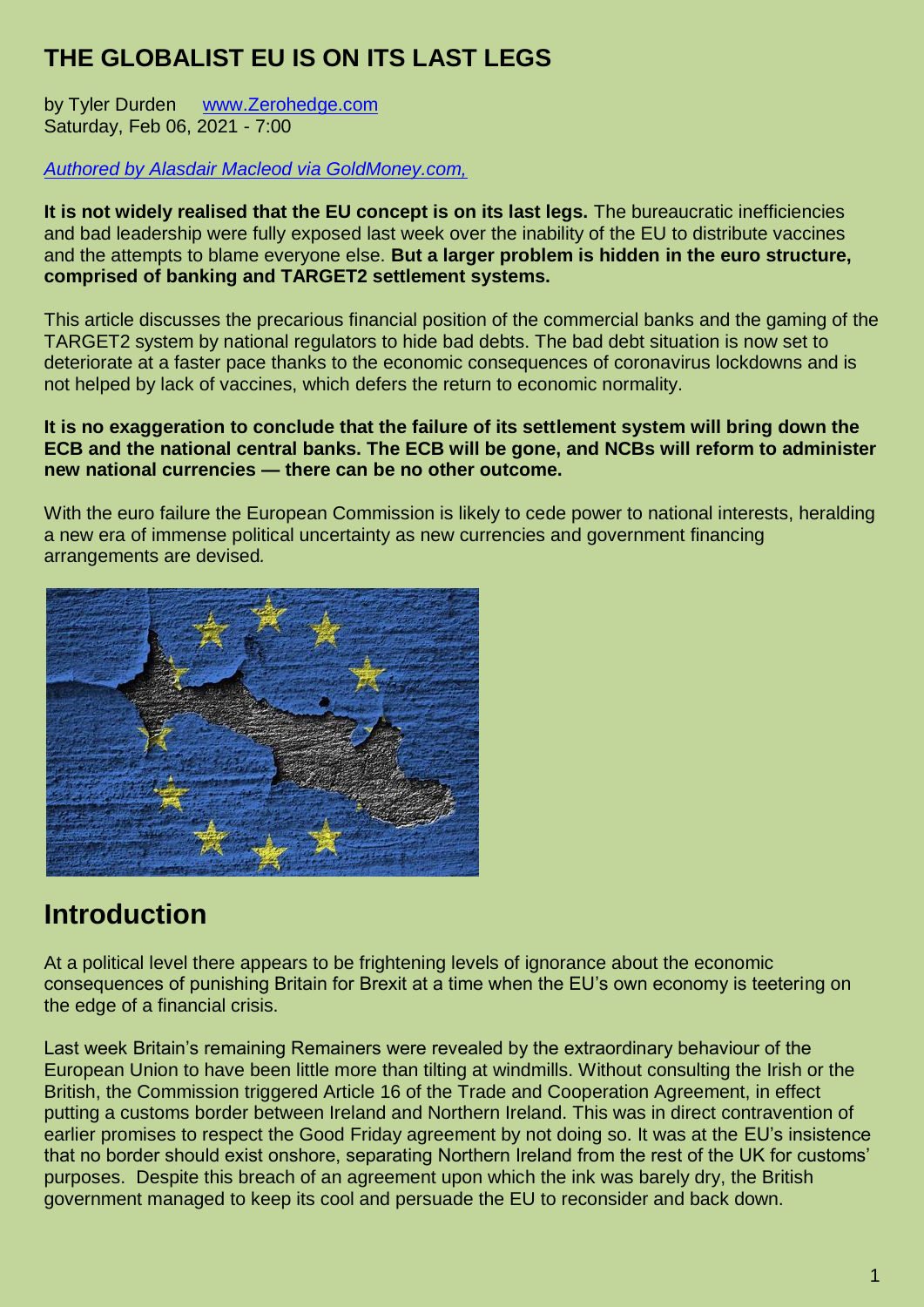The reason for recounting these events is to make the point that the EU system apparently has been designed to promote and appoint the unelectable in a grand-scale parody of the Peter principle. This origins behind this particular foul-up were bureaucratic. The EU was determined to take covid vaccine distribution out of the hands of member states and then procrastinated for three vital months while other nations such as the UK and US placed advanced orders for hundreds of millions of vaccines.

Policies, mostly political without much regard to economic consequences, get mired in EU bureaucracy, plus the need often to consult 27 different member states and print labels in all their different languages. Consequently, the European Medicines Agency, which reportedly was closed on holiday between 23 December and 4 January in the middle of the pandemic, only approved the AstraZeneca vaccine last Friday, by which time Britain had already vaccinated millions.

Far fewer Europeans proportionately have been immunised, with dire political consequences for Europe's national leaders, particularly those with elections looming, such as in France. The Italian government has fallen, yet again, with its handling of the coronavirus crisis very much to blame. And unusually for the normally tolerant Dutch public, even they have rioted in the streets.

This is not the only post-Brexit teething problem. The UK government refused to accord diplomatic status to the EU on the basis that member nations are represented in London already and that the EU is not a state, but a commission. Logistics are still being fouled up between the UK and France by weaponised bureaucracy, which is already leading to further friction at senior government levels.

Behind it all appears to be an overriding desire to punish the UK for Brexit. To the other 27 nations remaining in the EU the UK must be shown to suffer from the disadvantages of independence. This is why the British success in vaccinating its own population and the ineptitude of the EU rankles so much. If the focus on punishing the UK for Brexit continues, it may hurt the British economy, but more importantly it will hurt the EU even more, bearing in mind trade imbalances between the two favour the EU's exports.

The EU is sacrificing its own economy when it can least afford to do so. But while we are deflected by the politics, there are far deeper issues to do with economics and money.

### **The monetary error behind the EU concept**

The concept underlying the EU can be summed up as the socialising of the wealth of the northern states to subsidise the southern and less developed member nations. In keeping with its post-war low political profile, Germany went along with the European project's evolution from being a trading bloc into a currency union.

The euro was intended to be a leveller, enabling nations like Italy, Spain and Greece to piggyback on Germany's debt rating, on the statist argument that being issued by a sovereign nation tied into a common currency and settlement system, there is little difference between owning German and Italian, or even Greek sovereign debt. The consequences were that through investing institutions Germany's savers directly and indirectly subsidised debt issued at levels that fail to compensate for the borrower's true risk. The FRED chart below shows the effect on the Italian 10-year benchmark bond yield.

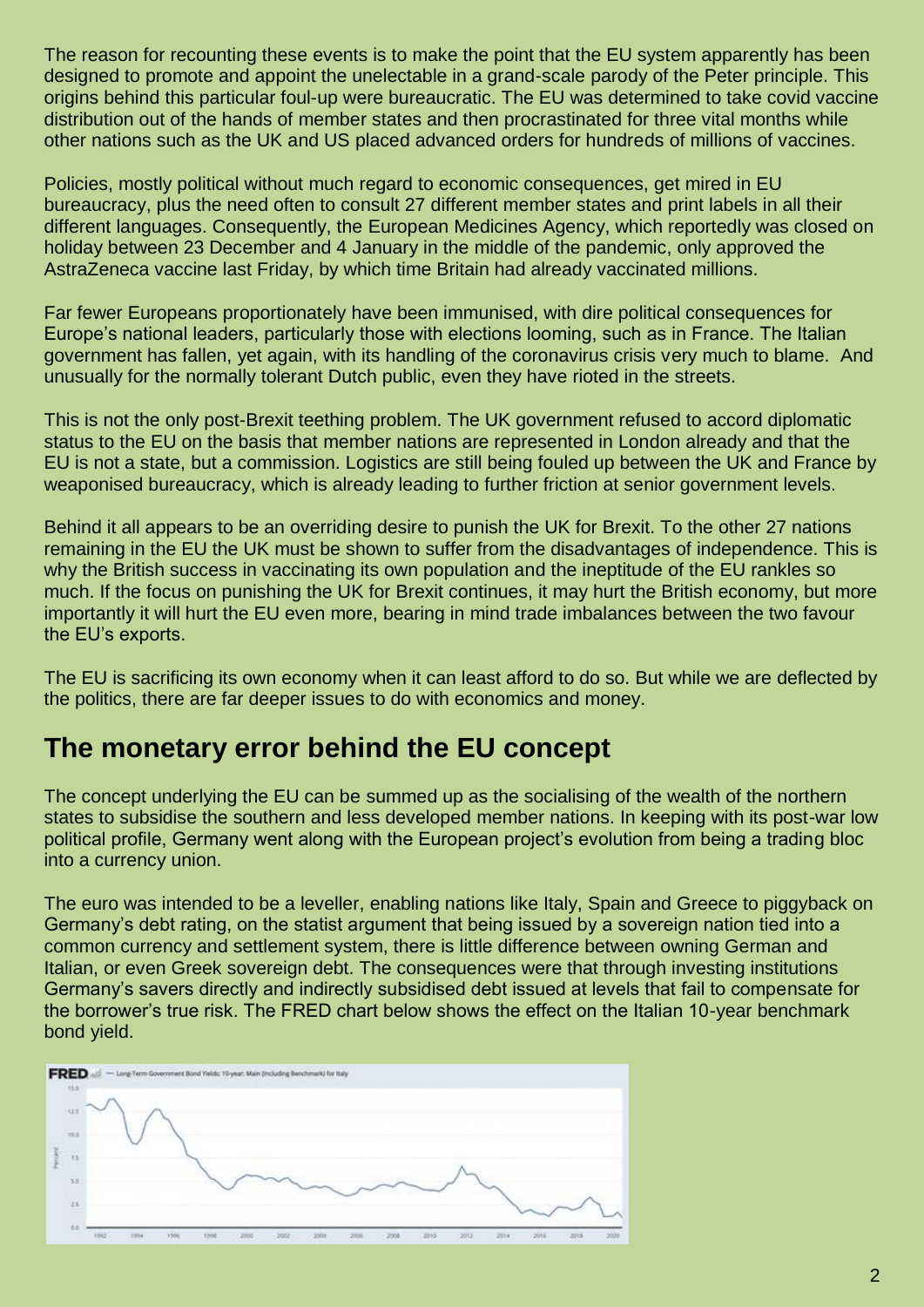In the run up to the replacement of national currencies by the euro the Maastricht rules for qualification were ignored, otherwise Italy's level of sovereign debt would have disqualified its entry. The market rate for Italy's 10-year government bond was a yield of 12.4% when the Maastricht treaty setting the conditions for entry into monetary union came into effect in 1992. Germany's equivalent benchmark yielded 8.3%. Today the German benchmark yields *minus* 0.62% and the Italian *plus* 1.07%. Not only has the gap converged to less than 2%, but by the end of 2020 the quantity of Italian government debt had increased to over 150% of GDP.

Similar examples can be made of the other PIGS — Portugal, Greece and Spain. Clearly, the evidence is that markets are not pricing sovereign risk as they should, and their yields are being heavily suppressed. The outlook for budget deficits in these nations is simply dire, even leading to recent speculation that the ECB will have to cancel some of its huge holdings of the PIGS's government debt.

That this is the case leads us to define the basic flaw in the euro system: it is not an economically determined project at all; it is simply a political construction to deliver political objectives.

### **The ECB and its impossible task**

In the introduction we laid bare the lack of bureaucratic urgency over vaccination procurement and the subsequent panic in Brussels. By way of contrast, the ECB's president served as Chair of the IMF and before that held a number of roles in the French government, including economy and finance minister. She was appointed to the ECB as a safe pair of hands. And as such, she has inherited an impossible position, because she has no mandate to moderate the inflationary policies she inherited

More correctly, she inherited two impossibilities. The first is to continue to distribute Germany's national savings to support the PIGS, and the second is a banking system that is well and truly broken. Table 1 shows the relationship between the Eurozone G-SIBs' balance sheet totals, their balance sheet equity and market capitalisations to illustrate the latter point.

| Institution           | PtB   | MC/TA | Leverage |
|-----------------------|-------|-------|----------|
| Soc Gen               | 21.1% | 1.0%  | 101.4    |
| Unicredit             | 28.2% | 2.0%  | 51.2     |
| Deutsche Bank         | 29.4% | 1.4%  | 72.9     |
| Group Credit Agricole | 43.5% | 1.5%  | 64.5     |
| <b>BNP</b> Paribas    | 47.5% | 2.4%  | 42.4     |
| Santander             | 41.2% | 2.7%  | 36.9     |
| <b>ING Groep NV</b>   | 53.5% | 3.2%  | 31.0     |

G-SIB is the acronym for a global systemically important bank, which has extra capital buffers designed to ensure it does not create or spread counterparty risk. By implication, smaller banks are less secure, so these Eurozone G-SIBs should be better capitalised in terms of available liquidity. Yet, when one observes that Société Générale's equity valuation in the market is only 21.1% of its book value, giving shareholders a market leverage of 101.4 times its balance sheet one must take note. And in taking note the true level of non-performing loans should also be established as well as any off-balance sheet liabilities. Other Eurozone G-SIBS are less operationally geared for their shareholders, but there is little doubt that their market ratings inform us that after taking account of undeclared NPLs many of them are not only technically insolvent but shouldn't be trading.

Much of the devil is to be found in those non-performing loans. It has become routine for national regulators to deem them performing so that they can act as collateral for loans from the national central bank. When they then become lost in the TARGET2 settlement system they are forgotten,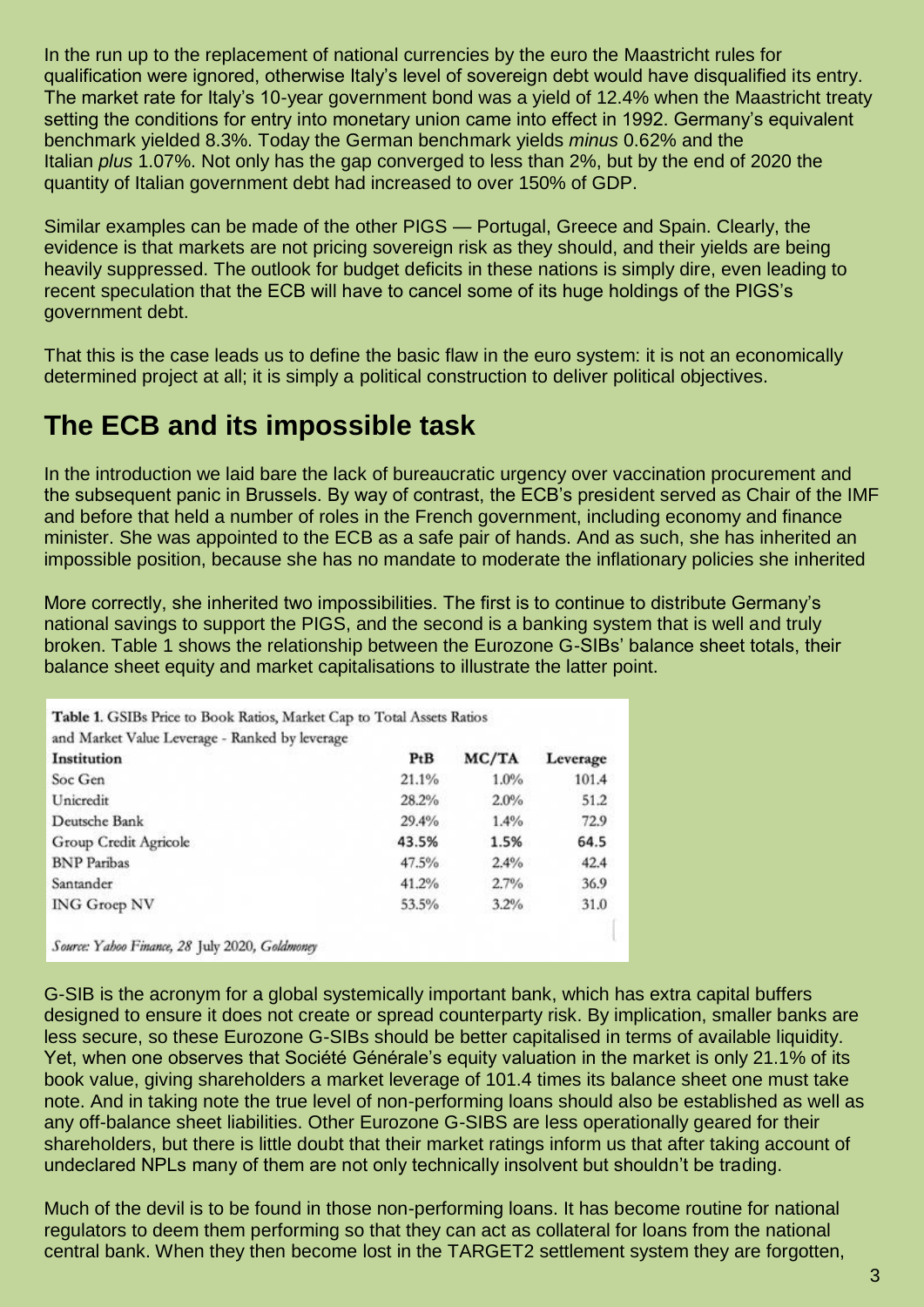and miraculously the commercial bank appears solvent again. But TARGET2 becomes riddled with those bad debts and imbalances arise as the next chart from the ECB's data warehouse shows.



This is one way Germany's national savings are being redistributed to the PIGS. At end-December, Germany's Bundesbank was "owed" €1,136bn, an amount that has increased by 26% in 2020. At the same time, the greatest debtors, Italy, Spain, Greece and Portugal increased their combined debts by €242bn to €1,180bn. But the most rapid deterioration for its size is in Greece's negative balance, more than doubling by €54.6bn from €25.7bn at end-2019. Spain's deficit is also increasing at a worrying pace, up from €392.4bn to €500bn, and Italy's from €439.4bn to €516bn.

If one national central bank runs a Target2 deficit with the other central banks, it is because it has loaned money to its commercial banks to cover payment transfers, instead of progressing them through the settlement system. The loans to commercial banks appear as an asset on the national central bank's balance sheet, which is offset by a liability to the ECB's Eurosystem through TARGET2 — hence the PIGS' deficits. But under the rules, if the TARGET2 system fails, the costs are shared out by the ECB on the pre-set capital key formula based on the equity ownership of ECB shares by the national banks.

The ECB itself has a deficit of €342bn arising from non-transfer of bond purchases by national central banks on its behalf, reducing apparent deficits among the debtors and suppressing the amount owed to NCBs like the Bundesbank. In other words, the ECB's negative balance means that the seriousness of the situation in underrepresented by the statistics.

It is in the interest of a national central bank to run a greater deficit in relation to its capital key by supporting the insolvent banks in its jurisdiction. That way, if TARGET2 fails, its write-off becomes greater than its contribution to the ECB's recapitalisation. Along with Luxembourg, Germany is the obvious loser in the arrangement. Germany's equity ownership in the ECB is 26.38% of the euro-area national banks' total equity interest. If TARGET2 collapsed, the Bundesbank would lose the trillion plus euros owed to it by the others and the ECB itself, and additionally have to pay up to €400bn of the net losses, based on current imbalances. That is currently a notional cost for the Bundesbank of at least €1.536 trillion, wiping out its own balance sheet.

To understand how and why the problem arises, we must go back to the earlier European banking crisis following Lehman, which has informed current regulatory practices at national levels. If the national banking regulator deems loans to be non-performing, the losses would be a national banking problem. Alternatively, if the regulator deems them to be performing, they are eligible for the national central bank's refinancing operations. A commercial bank using the questionable loans as collateral borrows from the national central bank, which in turn borrows to cover by withholding payments into the TARGET2 system. Insolvent loans are thereby removed from the PIGS' national banking systems and lost in the Eurosystem.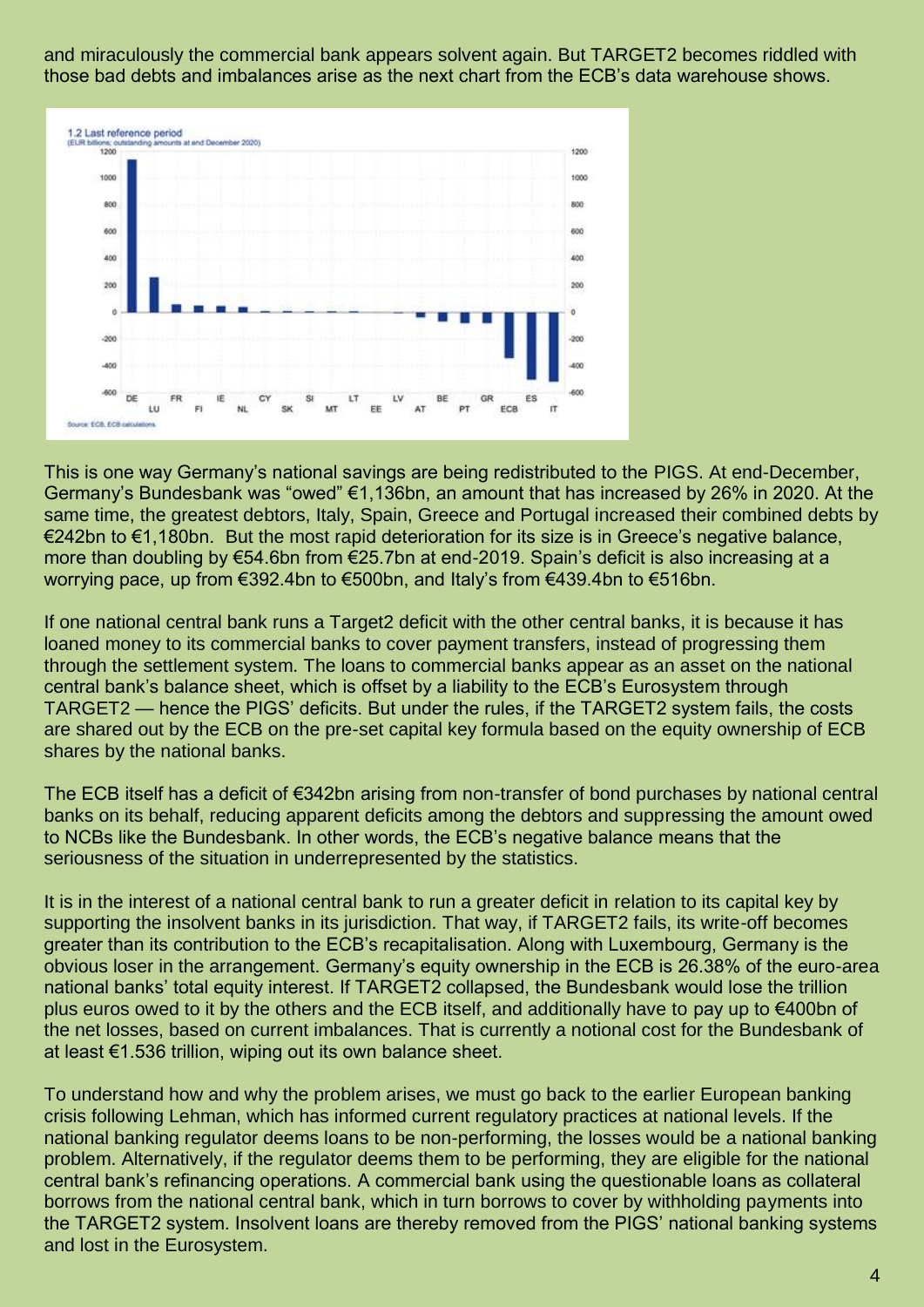In Italy's case, the very high level of non-performing loans peaked at 17.1% in September 2015 but by mid-2020 had been reduced to 6.5%. Given the incentives for the regulator to deflect the nonperforming loan problem from the domestic economy into the Eurosystem, it would be a miracle if any of the reduction in NPLs is genuine. And with all the covid-19 lockdowns, Italian NPLs will be soaring again and much of this increase is yet to be reflected in the commercial banks' accounting systems.

In the member states with negative TARGET2 balances such as Italy, there have been long established and growing trends towards liquidity problems for legacy industries, rendering many of them insolvent for decades without the drip feed of additional credit. With the banking regulator incentivised to not admit these recorded and unrecorded NPL problems in the domestic economy, loans to these insolvent companies have been continually rolled over and increased by funding them through TARGET2. The consequence is that new businesses have been starved of bank credit for lack of balance sheet and banking enthusiasm. The system which has turned commercial banks into zombies along with the majority of their borrowers could not be more calculated to cripple the Italian economy and restrict its prospects for recovery.

Officially, there is no problem, because the ECB and all the national central bank TARGET2 positions net out to zero, and the mutual accounting between the central banks in the system keeps it that way. To its architects, a systemic failure of TARGET2 is inconceivable. But because some national central banks are now accustomed to using TARGET2 as a source of funding for their own insolvent banking systems, the coronavirus crisis threatens to increase imbalances even further, threatening to bring the euro-settlement system down.

The Eurosystem member with the greatest problem is Germany's Bundesbank, now owed well over a trillion euros through TARGET2. The risk of losses is now set to accelerate rapidly as a consequence of repeated rounds of Covid lockdowns in the PIGS. The Bundesbank is right to be very concerned. This is a direct quote from Professor Sinn's paper referenced in endnote iii:

"… the Target issue hit political headlines when the new President of the German Bundesbank, Jens Weidmann, voiced his concerns over the Bundesbank's target claims in a [letter to ECB president](http://www.faz.net/aktuell/wirtschaft/schuldenkrise-die-bundesbankfordert-von-der-ezb-bessere-sicherheiten-11667413.html)  [Mario Draghi.](http://www.faz.net/aktuell/wirtschaft/schuldenkrise-die-bundesbankfordert-von-der-ezb-bessere-sicherheiten-11667413.html) In the letter Weidmann not only demanded higher credit rating criteria for collateral submitted against refinancing loans, but also called for collateralisation of the Bundesbank's soaring Target claims. Weidmann wrote his Target letter after several months of silence on the part of the Bundesbank, during which it conducted extensive internal analysis of the Target issue. This letter marked a departure by Weidmann from the Bundesbank's earlier position that Target balances represent irrelevant balances and a normal by-product of money creation in the European currency system."

So Weidmann knows precisely the danger described in this article. As a mechanism that permits the PIGS to shelter nonperforming loans in increasing quantities, the TARGET2 setup has become rotten to the core. And now, thanks to the economic impact of the coronavirus, sooner rather than later the settlement system will blow up. To balance the asset side of its balance sheet the Bundesbank has liabilities of €2,227bn owed into its commercial banking system, and insufficient equity to absorb TARGET2 write-offs. Nor have the PIGS central banks the capital to cover them. In other words, if TARGET2 collapses, all Eurozone central banks including the ECB will simply fail.

Until then, TARGET2 is a devil's pact which is in no one's interest to break.

The sheer scale of a TARGET2 failure makes a resolution appear impossible. Current imbalances over the whole system total €1.621 trillion, but actually more when the ECB's own borrowings through the system are taken into account. As mentioned above, according to the capital keys, in a systemic failure the Bundesbank's net TARGET2 assets of €1.136 trillion would be replaced by liabilities up to €400bn, the rest of the losses being spread around the other national banks[.\[v\]](https://www.goldmoney.com/research/the-rapidly-failing-eu#_edn5) No one knows how it would work out because failure of the settlement system was never contemplated; but many if not all of the national central banks would have to be bailed out, presumably by the ECB as guarantor of the system. But with only €7.66bn of subscribed capital the ECB's balance sheet equity is miniscule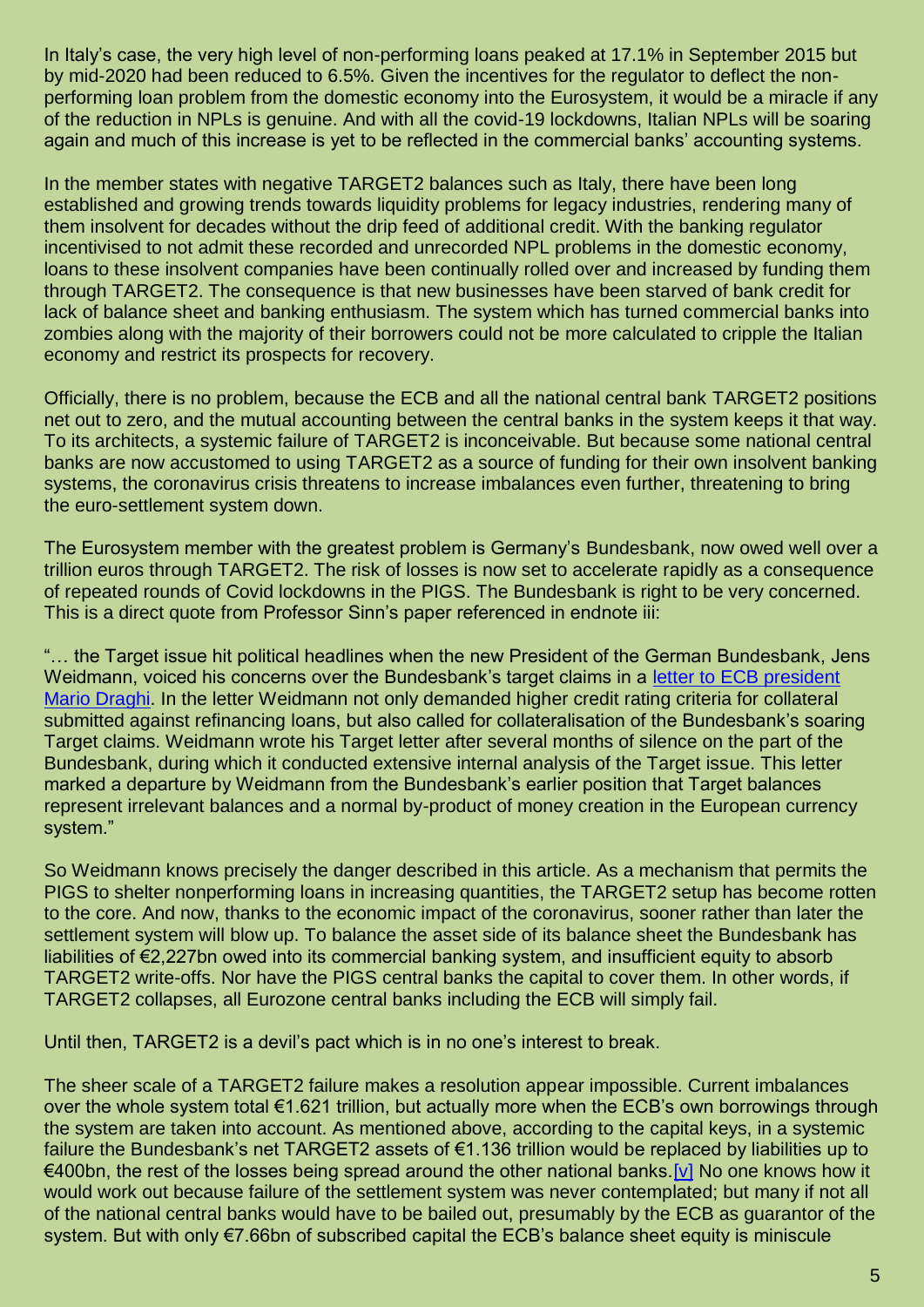compared with the losses involved, and its shareholders will themselves be seeking bailouts in turn to bail the ECB. A TARGET2 failure would appear to require the ECB to effectively expand its QE programmes to recapitalise itself and the whole eurozone central banking system.

Now that really would be a crisis, the likes of which has never been seen before, where a central bank prints money purely to save itself and its regional agents.

The ending of TARGET2 is therefore likely to be a complete write-off for the national central banks and also will mark the end of the ECB, at least in its current form. Assuming the status of the euro as a medium of credit and exchange is to continue, a different and formulaic system of currency management designed to recapitalise the national central banks and keep the currency moderately scarce throughout the Eurozone would have to be implemented. And its implementation would have to be instantaneous, and probably prove to be impossible.

## **The EU's future following the ECB's failure**

The failure of TARGET2 would require national central banks to address their relationship with their commercial banking networks properly. It is beyond our scope to see how this might be done in individual jurisdictions, being more interested in the bigger picture and the prospects for the euro and its successors.

If the TARGET2 system collapses, loans denominated in euros will be called in. To the extent that EU corporations have deposits and liquid investments in foreign currencies, they will inevitably become a source of funds, driving the euro's exchange rate higher against those other currencies. Furthermore, foreigners who use the euro as the basis of a carry trade, for example to back positions in the fx swap market, will also have their positions unwound, leading to further demand for euros on the foreign exchanges. This phenomenon, which is usually associated with the US dollar, is often described as a crisis-driven dash for cash.

Given the extent to which the dollar is currently over-owned by foreigners and while the euro is under-owned internationally, it is the dollar which is likely to suffer most from a eurozone monetary crisis, at least initially. This will be the background against which Germany's Bundesbank will be considering its options.

### **The case for a new mark**

An imminent failure of the Eurosystem, which we can now see is becoming inevitable, is also being seen as a danger by the Bundesbank. This is the logical conclusion from Weidmann's letter to Mario Draghi at the ECB. It therefore follows that there is a Plan B being developed, which at the least will be intended to insulate the Bundesbank from the difficulties faced by other national central banks and the ECB itself. This can only be achieved with a new currency, based on the Germany mark before it was folded into the euro. That way the euro-based Bundesbank can be written off as the Eurosystem collapses, while a mark-based Bundesbank emerges.

Germany will not want to resuscitate old enmities. The Bundesbank will be acutely aware what its own survival would mean for the PIGS, and especially for France whose to be dashed eurozone ambitions are essentially political. Interest rates in the replacement currencies for these nations would almost certainly rise sharply, collapsing their bond markets, undermining any surviving commercial banks, and national finances. These nations would have no practical alternative but to seek the shelter of a better form of money than the euro in order to stabilise their bond markets, and with a view to having continuing access to credit. In short, the monetary consensus would move from an overtly inflationary monetary system gamed by the national central banks and their regulators to one based on a sounder form of money.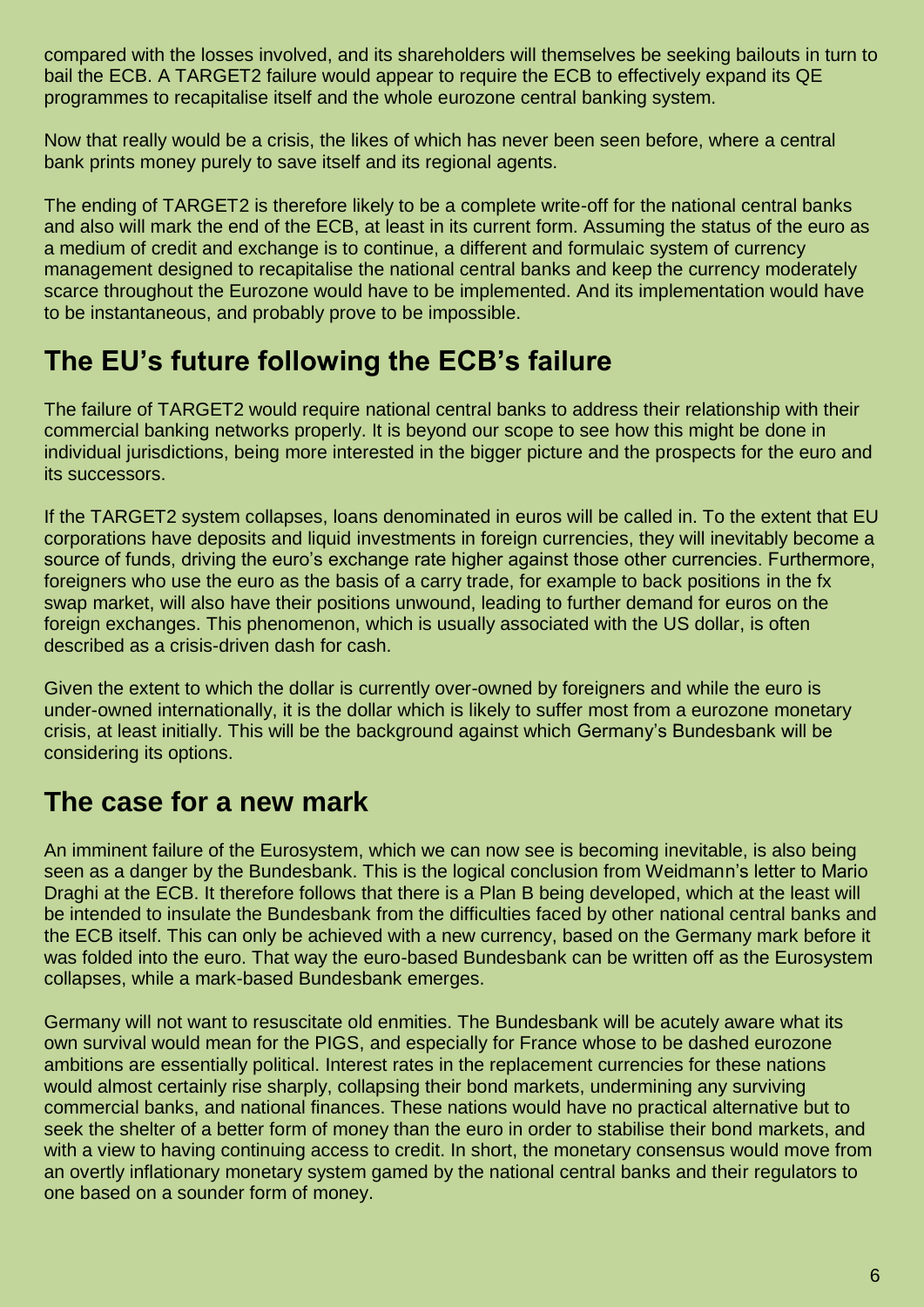Instead of fully abandoning inflationary habits, the intention would always be to resume inflationary funding. The Bundesbank is therefore likely to resist moves which in effect leaves it in the position of the defunct ECB, taking on responsibility for the circulation of all money in the former eurozone. Admittedly, the German government might view the situation differently, but even it is likely be aware of the political implications of appearing to have escaped a euro crisis relatively unscathed compared with the other nations, and then taking over control of the defunct eurozone's money.

The obvious solution is to return to a credible gold standard, and to encourage other member states to do the same. Figure 2 shows the official gold reserves of key member states, assuming for our purposes that they actually exist, there is no double counting, can be repatriated where necessary and are not leased out to or swapped with other parties.

| Figure 2. National gold reserves in the eurozone |         |
|--------------------------------------------------|---------|
|                                                  | tonnes  |
| Germany                                          | 3,362.4 |
| Italy                                            | 2,451.8 |
| France                                           | 2,436.1 |
| Netherlands                                      | 612.5   |
| <b>ECB</b>                                       | 504.8   |
| Portugal                                         | 382.6   |
| Spain                                            | 281.6   |
| Austria                                          | 280.0   |
| Belgium                                          | 227.4   |
| Greece                                           | 113.9   |
| Finland                                          | 49.1    |

The ECB's gold reserves were originally created by transfers from national central banks, so we can assume its 504.8 tonnes will be mostly transferred back to them, because other than central banks outside the eurozone they are the ECB's only creditors. That being the case, the top ten eurozone holders will have up to 10,702 tonnes between them. The gold is, however, unevenly distributed, with Germany, Italy and France possessing significant reserves. But Holland and Portugal have ample reserves for their size as well.

All these nations, including Germany, are likely to be reluctant to mobilise their gold to back new currencies. Germany recovered from two currency collapses in the last century without doing so, and the Bundesbank is likely to take the view that possession of its gold reserves will be enough to convince its citizens that a new mark will be stable and credible money. Furthermore, it is not sufficient to turn fiat into gold exchange currencies without addressing government spending. Not only does a successful gold standard require balanced budgets, but a deliberate reduction in overall spending must be maintained for the standard to stick over time. The failure of the Maastricht treaty in this respect illustrates the difficulties of fiscal discipline.

Politically, it requires a reversal of the European social democratic ideal, risking a political vacuum, threatened to be replaced by various forms of extremism.